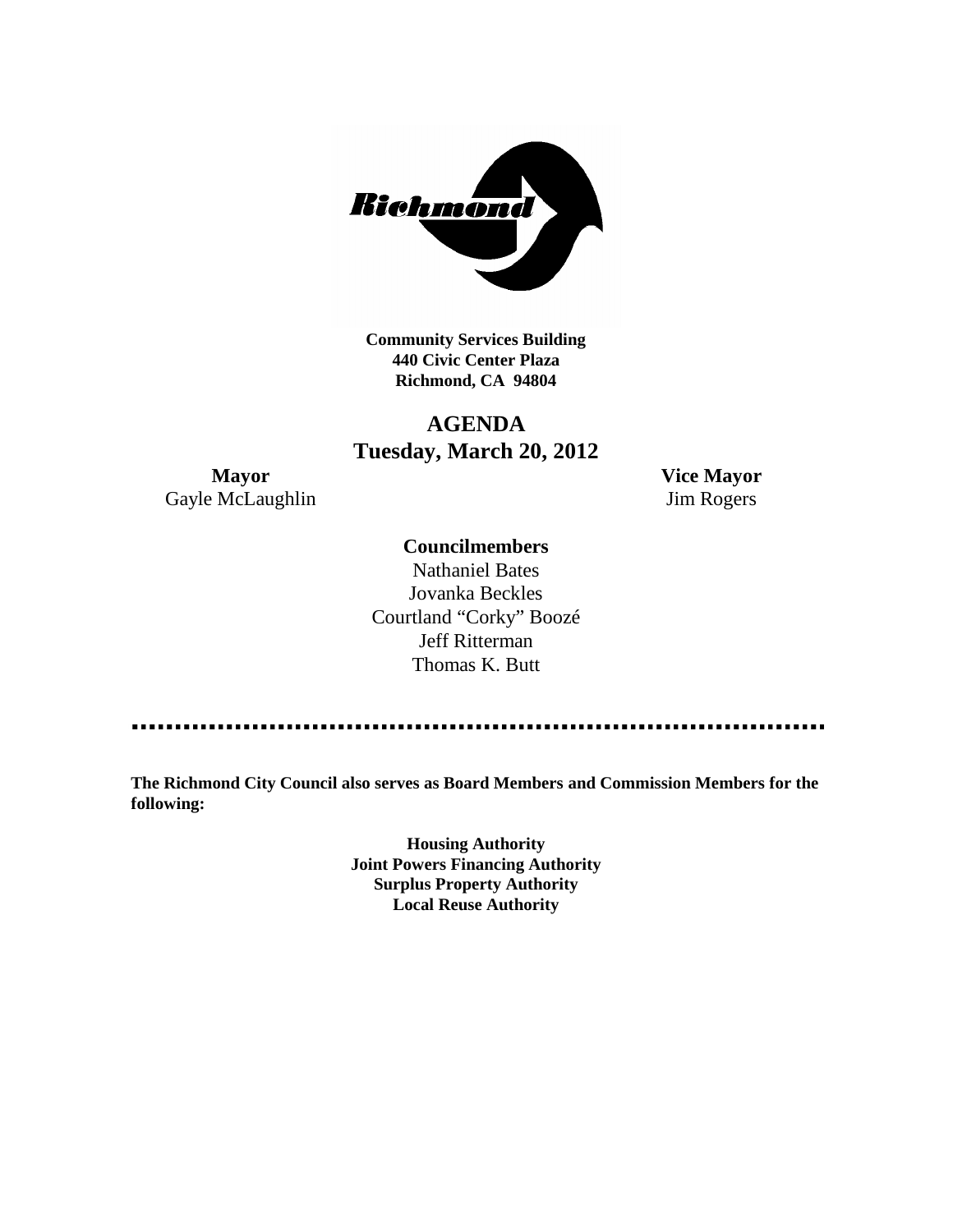# **MEETING PROCEDURES**

The City of Richmond encourages community participation at its City Council meetings and has established procedures that are intended to accommodate public input in a timely and time-sensitive way. As a courtesy to all members of the public who wish to participate in City Council meetings, please observe the following procedures:

**PUBLIC COMMENT ON AGENDA ITEMS:** Anyone who desires to address the City Council on items appearing on the agenda must complete and file a pink speaker's card with the City Clerk **prior** to the City Council's consideration of the item. Once the City Clerk has announced the item and discussion has commenced, no person shall be permitted to speak on the item other than those persons who have submitted their names to the City Clerk. Your name will be called when the item is announced for discussion. **Each speaker will be allowed TWO (2) MINUTES to address the City Council on NON-PUBLIC HEARING items listed on the agenda.**

**OPEN FORUM FOR PUBLIC COMMENT:** Individuals who would like to address the City Council on matters not listed on the agenda or on **Presentations, Proclamations and Commendations, Report from the City Attorney, or Reports of Officers** may do so under Open Forum. All speakers must complete and file a pink speaker's card with the City Clerk **prior** to the commencement of Open Forum. **The amount of time allotted to individual speakers shall be determined based on the number of persons requesting to speak during this item. The time allocation for each speaker will be as follows: 15 or fewer speakers, a maximum of 2 minutes; 16 to 24 speakers, a maximum of 1 and one-half minutes; and 25 or more speakers, a maximum of 1 minute.**

#### **SPEAKERS ARE REQUESTED TO OCCUPY THE RESERVED SEATS IN THE FRONT ROW BEHIND THE SPEAKER'S PODIUM AS THEIR NAME IS ANNOUNCED BY THE CITY CLERK.**

**CONSENT CALENDAR:** Consent Calendar items are considered routine and will be enacted, approved or adopted by one motion unless a request for removal for discussion or explanation is received from the audience or the City Council. A member of the audience requesting to remove an item from the Consent Calendar must complete and file a speaker's card with the City Clerk **prior to the City Council's consideration of Agenda Review.** An item removed from the Consent Calendar may be placed anywhere on the agenda following the City Council's agenda review.

*The City Council's adopted Rules of Procedure recognize that debate on policy is healthy; debate on personalities is not. The Chairperson has the right and obligation to cut off discussion that is too personal, too loud, or too crude.*

**\*\*\*\*\*\*\*\*\*\*\*\*\*\*\*\*\*\*\*\*\*\*\*\*\*\*\*\*\*\*\*\*\*\*\*\*\*\*\*\*\*\*\*\*\*\*\*\*\*\*\*\*\*\*\*\*\*\***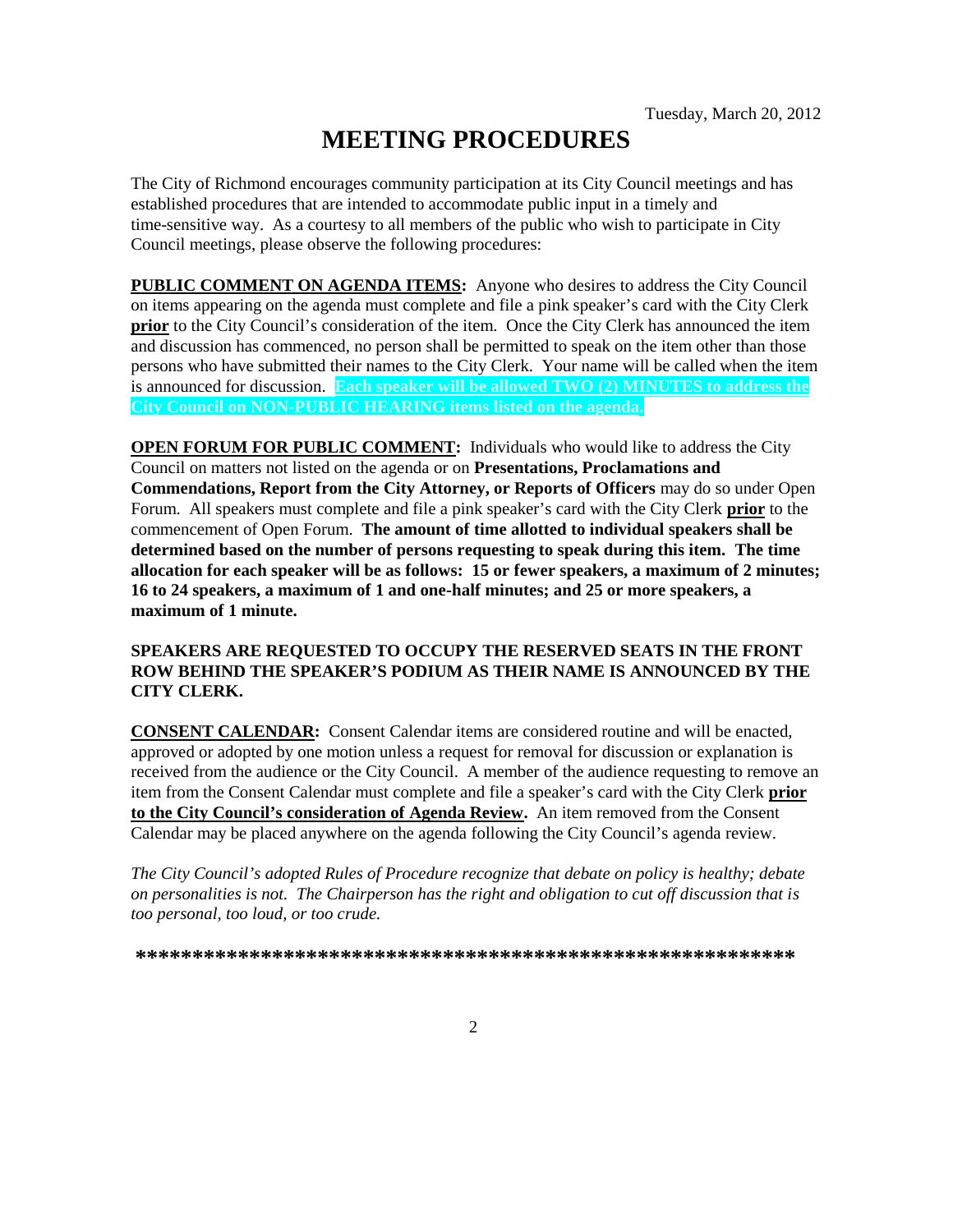# **MEETING OF THE CITY OF RICHMOND AS SUCCESSOR AGENCY FOR THE RICHMOND COMMUNITY REDEVELOPMENT AGENCY/RICHMOND CITY COUNCIL**

6:30 p.m.

#### **A. PLEDGE TO THE FLAG**

- **B. ROLL CALL**
- **C. READING OF THE CODE OF ETHICS**
- **D. STATEMENT OF CONFLICT OF INTEREST**
- **E. OPEN FORUM FOR PUBLIC COMMENT**
- **F. AGENDA REVIEW**

#### **G. PRESENTATIONS, PROCLAMATIONS, AND COMMENDATIONS**

**G-1.** INTRODUCE and welcome Youth Ambassadors visiting from Shimada, Japan from March 20 through March 28 – Mayor McLaughlin (620-6503) and Councilmember Bates (620-6743).

#### **H. CITY OF RICHMOND AS SUCCESSOR AGENCY FOR THE RICHMOND COMMUNITY REDEVELOPMENT AGENCY CONSENT CALENDAR**

- **H-1.** ADOPT a resolution approving a grant-funded contract amendment with AN West, Inc., expanding the scope of work to finalize design and engineering of a Class II and III bicycle facility along Barrett Avenue from Garrard Boulevard east to San Pablo Avenue increasing the contract amount by \$63,994 to a total amount of \$144,982 (This item was reviewed and recommended for approval by the Finance Committee at its February 24, 2012, meeting) - City of Richmond as Successor Agency for the Richmond Community Redevelopment Agency (Alan Wolken 307-8140).
- **H-2.** ADOPT a resolution formally approving the application of the stormwater program rate increase associated with the 2012 Community Clean Water Initiative for all parcels owned by the City of Richmond acting as Successor Agency to the Richmond Community Redevelopment Agency - Engineering Services Department (Alan Wolken/Edric Kwan/Lynn Scarpa 620-1825).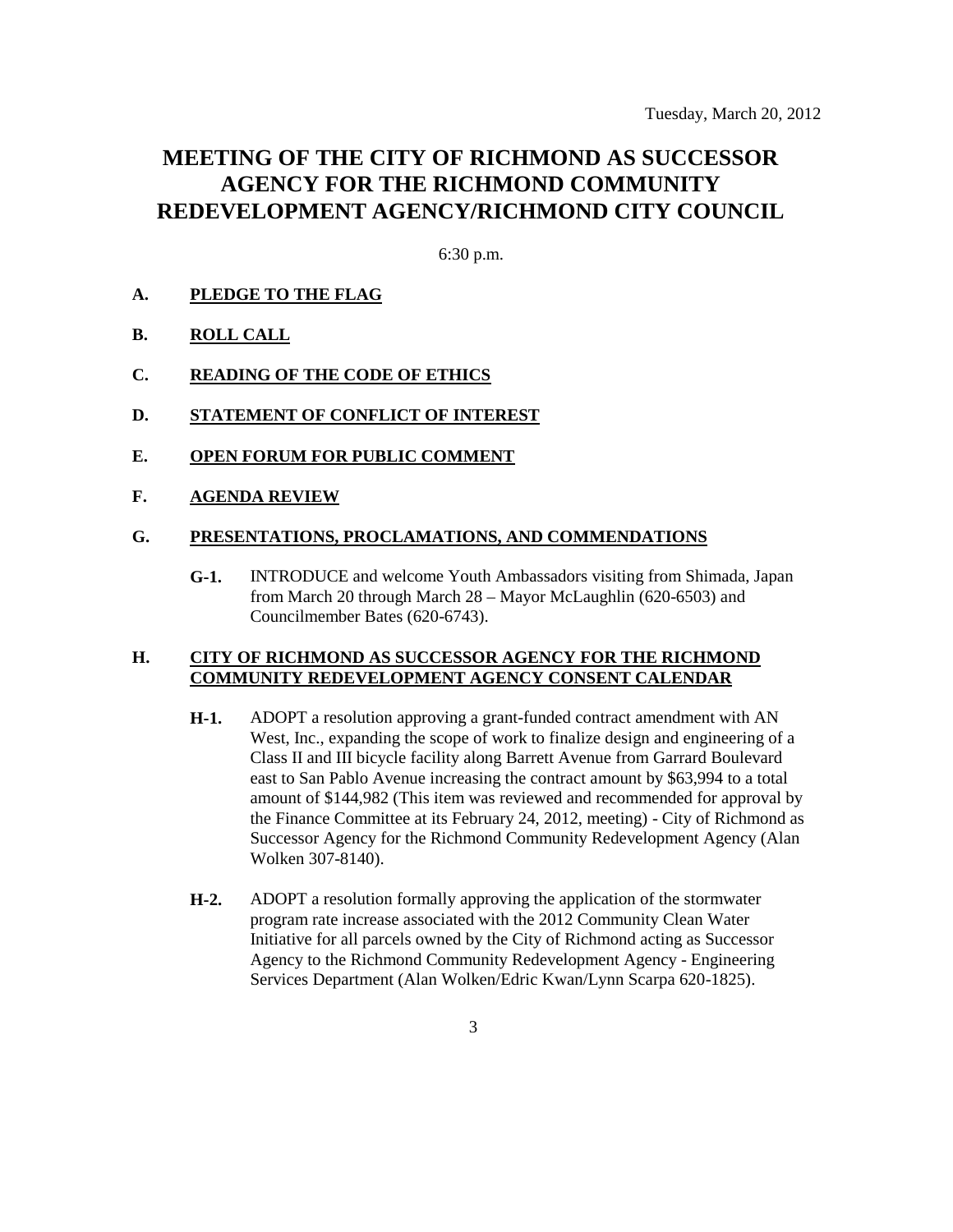Tuesday, March 20, 2012

**H-3.** ADOPT a resolution approving and authorizing staff to submit an application to the Department of Toxic Substance Control (DTSC) Brownfields Revolving Loan Fund Program requesting funding up to \$1,200,000, in the form of a subgrant, to help fund soil off-haul and remediation activities at the Miraflores Housing Development site - Housing and Community Development (Patrick Lynch 307-8140).

### **I. CITY COUNCIL CONSENT CALENDAR**

- **I-1.** ADOPT a resolution authorizing the acceptance and appropriation of \$379,720 in grant funding from the Contra Costa County Health Services Haz Mat Division, as well as approving a two-year agreement from July 1, 2011, to June 30, 2013, between the City of Richmond and Contra Costa County Health Services Haz Mat Division, in support of the Fire Department's Hazardous Material Response Program - Fire Department (Michael Banks 307-8041). This item was continued from the March 6, 2012, meeting.
- **I-2.** APPROVE an annual payment of up to \$6,500 to ActiveNetwork for maintenance and support of the Recreation Department's CLASS System used for program registration and facility reservation, and APPROVE a one-time payment of \$9,900 for software and training for the CLASS System - Recreation Department (Keith Jabari 620-6791). This item was continued from the March 6, 2012, meeting.
- **I-3.** ADOPT a resolution authorizing the city manager to execute a contract in an amount not to exceed \$3,500 for services from Catalog Choice to implement a one-year opt-out program to eliminate unwanted junk mail and phone books in Richmond - City Manager's Office (Bill Lindsay 620-6512). This item was continued from the March 6, 2012, meeting.
- **I-4.** ADOPT a resolution authorizing the City of Richmond to accept and appropriate \$312,775 in grant funding from the Contra Costa County Health Services Haz Mat Division, and approving a two-year agreement from July 1, 2011, to June 30, 2013, between the City of Richmond and the Contra Costa County Health Services Haz Mat Division to support the training and administrative functions of the Fire Department's Hazardous Material Response Program - Fire Department (Michael Banks 307-8041). This item was continued from the March 6, 2012, meeting.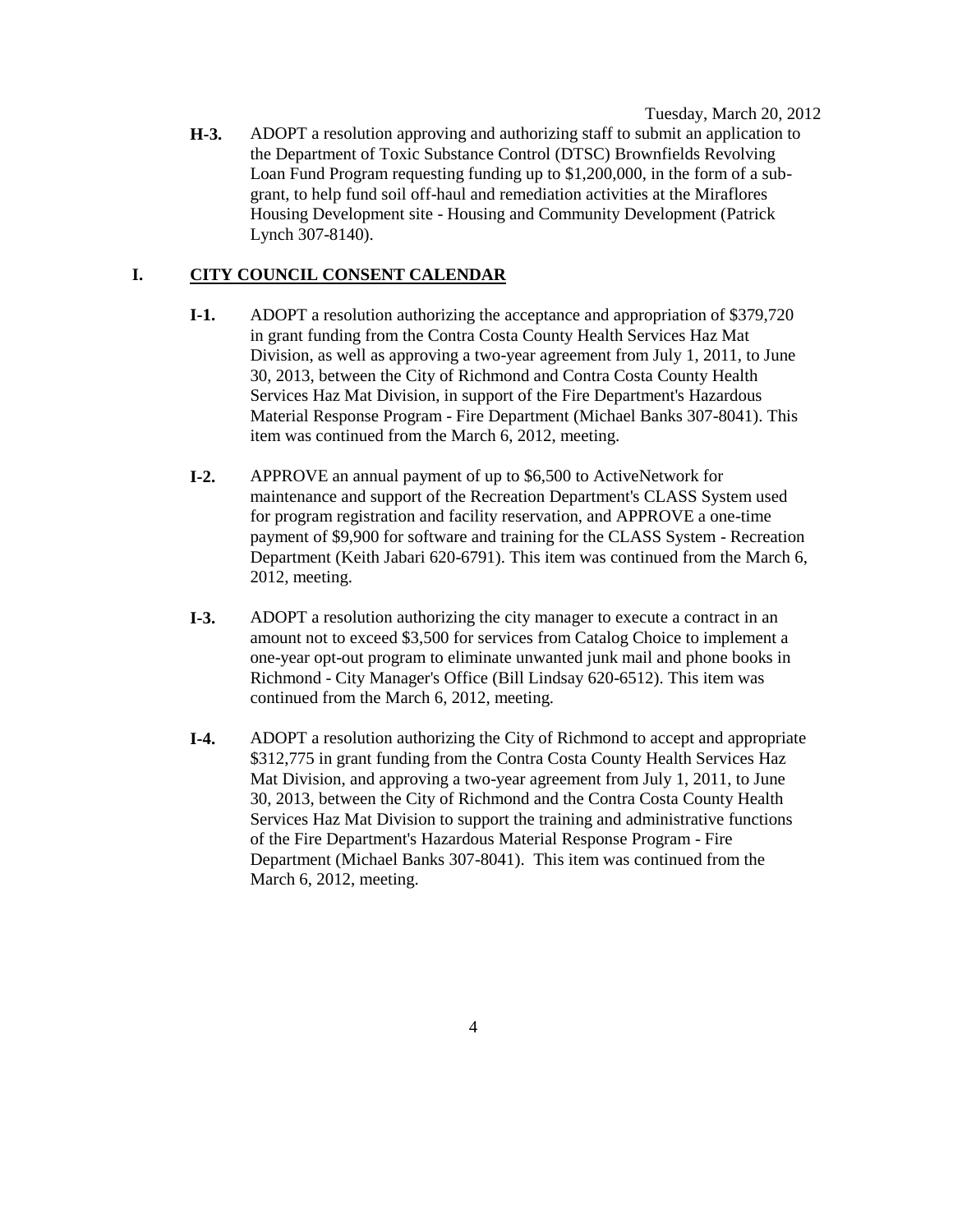- **I-5.** APPROVE contract amendments for the Neighborhood House of North Richmond (NHNR), and the Community Housing Development Corporation (CHDC), extending the contract terms to March 31, 2014, to continue funding existing services and the specific activities described in the 2012/2013 Preliminary North Richmond Waste and Recovery Mitigation Expenditure Plan - City Manager's Office (Bill Lindsay 620-6512).
- **I-6.** ADOPT a resolution authorizing submission of a grant application to the Contra Costa Transportation Authority (CCTA) to fund the expansion of Greenprint Transportation services within the City of Richmond - City Manager's Office (Bill Lindsay 620-6512).
- **I-7.** APPROVE the purchase of a replacement truck from Team Chevrolet in Vallejo for use by the Richmond Police Department in an amount not to exceed \$32,500 - Public Works Department (Yader A. Bermudez 231-3008).
- **I-8.** ADOPT a resolution authorizing the City of Richmond to accept reimbursement of costs associated with technical urban search and rescue training from the Bay Area Urban area Security Initiative (UASI), and APPROVE a contract with Lee & Associates Rescue Equipment, Inc. for the purchase of six state-certified Urban Search and Rescue (USAR) training courses for up to forty five West County Firefighters in an amount not to exceed \$151,925 - Fire Department (Chief Michael Banks 307-8041).
- **I-9.** APPROVE an emergency contract with J3C Construction to construct 31 twofeet wide by four-inches thick concrete slabs around new traffic rated electrical boxes provided by the City to deter wire theft along the Marina Parkway south of Regatta Boulevard in an amount not to exceed \$17,000 - Public Works Department (Yader A. Bermudez 231-3008).
- **I-10.** ADOPT a resolution formally approving the application of the stormwater program rate increase associated with the 2012 Community Clean Water Initiative for all City owned parcels - Engineering Services Department (Edric Kwan/Lynn Scarpa 620-1825).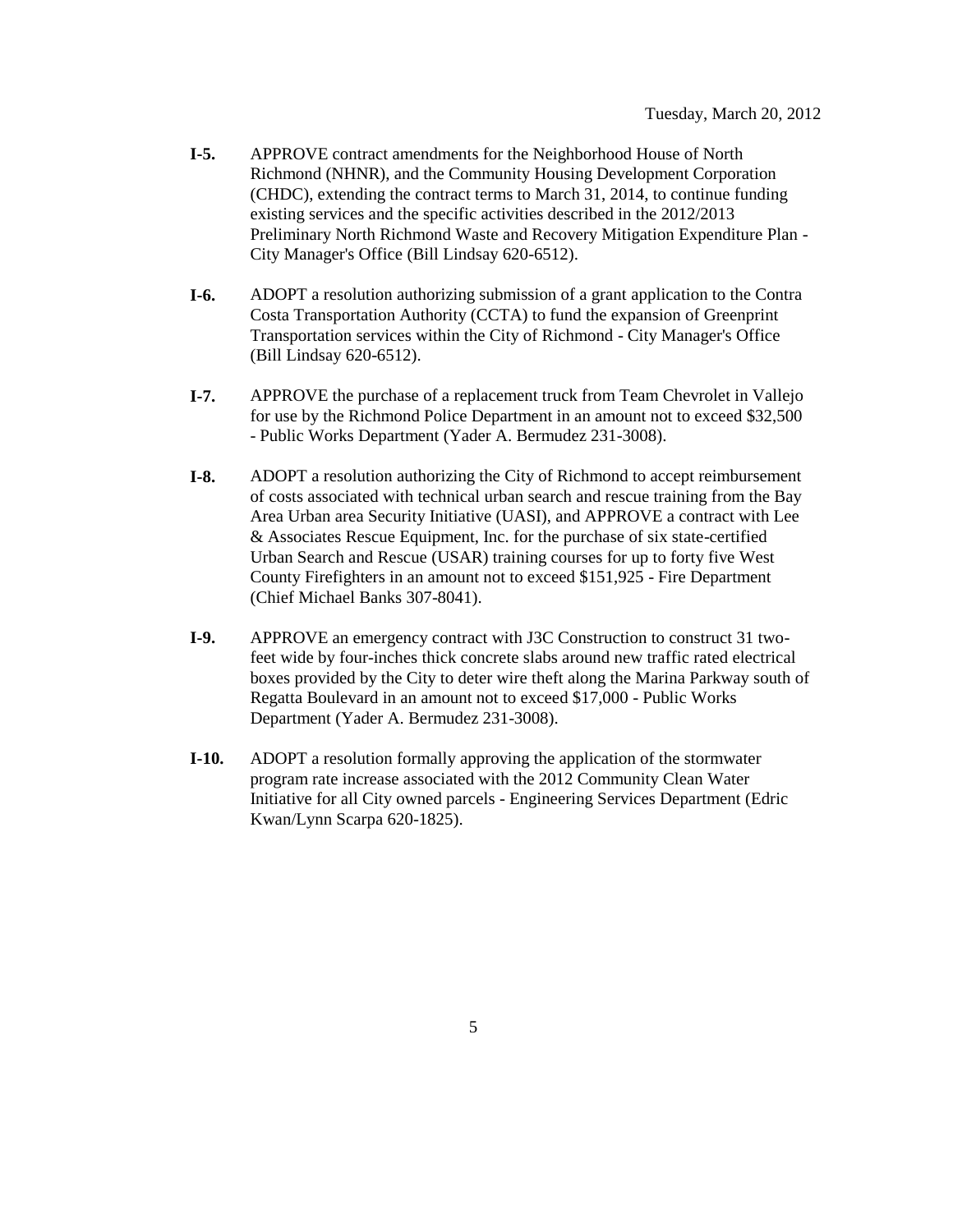- **I-11.** ADOPT a resolution approving the final mitigated negative declaration and APPROVE a contract with Bay Cities Paving and Grading, the lowest responsive bidder, for the Via Verdi Repair Project San Pablo Creek Culvert Replacement in an amount not to exceed \$5,716,850.60, and approve a total budget of \$6,574,378.19 to provide for a City-controlled construction contingency not to exceed 15% (This item was not reviewed by the Finance Committee due to the time sensitivity of this project and outside agency deadlines) - Engineering Services Department (Edric Kwan 621-1825/Tawfic Halaby 621-1612).
- **I-12.** APPROVE the minutes of the March 6, 2012, meeting City Clerk's Office (Diane Holmes 620-6514).
- **I-13.** APPROVE a contract amendment with ARTHUILIA, INC. to expand the scope of work and increase the contract amount by \$28,023 to a total contract amount of \$828,023 to pay the final construction change order for the gender specific restroom remodeling and a fuel pump facilities improvements at Fire Station #68, located at 2904 Hilltop Drive - Public Works Department (Yader A. Bermudez 231-3008).
- **I-14.** APPROVE a sixth amended, one-year contract commencing April 1, 2012, and ending March 31, 2013, with eCivis Incorporated for the annual subscription to a city-wide grant locator database to aid city departments in researching and applying for grants, increasing the contract amount by \$22,150 to a total amount of \$209,025 - City Manager's Office (Bill Lindsay 620-6512).
- **I-15.** ADOPT a resolution authorizing an application for grant-funds for the California Department of Transportation's Transportation Planning Grant Programs for development of the 'Yellow Brick Road' Plan and South Richmond Transportation Plan, and authorizing the City Manager to execute fund transfer agreements with the California Department of Transportation, if grant funds are awarded - Planning and Building Services Department (Richard Mitchell 620- 6706).
- **I-16.** ADOPT a resolution approving the Sewer System Management Plan as required by the State Water Resource Control Board adopted Order No. 2006-0003-DWQ to eliminate sanitary sewer overflows - Engineering Services Department (Edric Kwan/Chad Davisson 621-1825).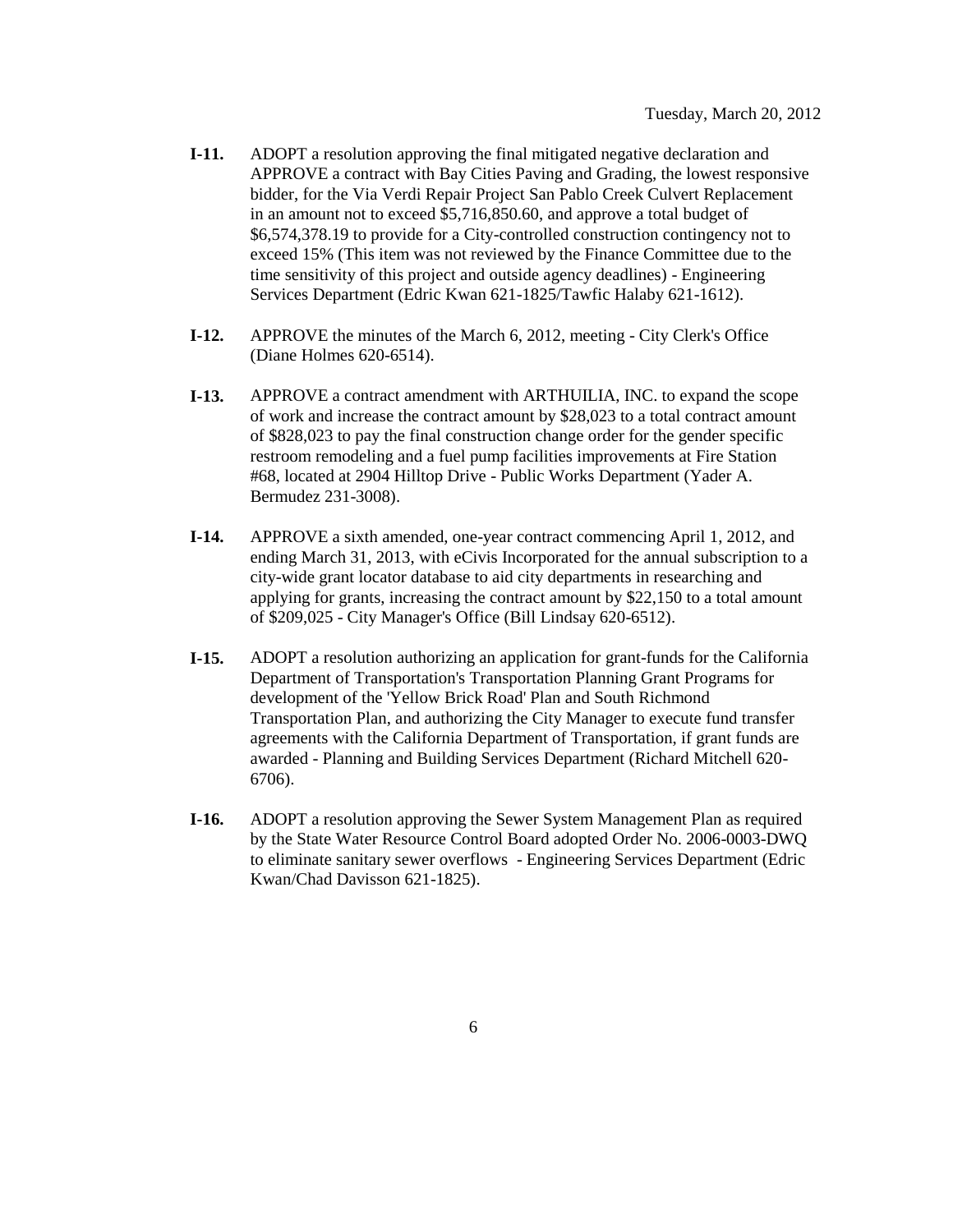- **I-17.** APPROVE the following appointments and re-appointments: Housing Advisory Commission: Alicia Carillo, Incumbent, term expiring December 15, 2013; Library Commission: Maude DeVictor, Incumbent, term expiring July 1, 2015; Police Commission: Alejandro Navarro, term expiring November 1, 2014; Workforce Investment Board: Kandea Mosley (business rep) and Michael Parker (community-based organization rep) – Mayor's Office (Mayor McLaughlin 620-6503).
- **I-18.** ADOPT an ordinance (second reading) amending Richmond Municipal Code Chapter 7.102 (Medical Marijuana Collectives) to: (1) allow the City of Richmond to issue up to six permits to operate a medical marijuana collective, (2) ensure that collectives are not over-concentrated within one area of the City of Richmond, and (3) provide a process for permitted medical marijuana collectives to seek City of Richmond approval to change location or other permit condition - City Attorney's Office (Bruce Goodmiller 620-6509).
- **I-19.** ADOPT a resolution in support of joint action and advocacy by all stakeholders on Delta-related water issues to protect the sensitive Delta ecoysytem - City Manager's Office (Bill Lindsay 620-6512).
- **I-20.** ACCEPT a check in the amount of a \$1,594,069.02 from the Rosie the Riveter Trust to the City of Richmond to fully repay the bridge loan approved by the City Council in connection with the restoration of the Maritime Center - Mayor McLaughlin (620-6503) and Councilmember Butt (620-6581).

## **J. COUNCIL AS A WHOLE**

- **J-1.** APPROVE a contract with the newly-appointed City Attorney Bruce Goodmiller that will provide for a three-year term starting March 8, 2012, an initial base salary of \$16,786 per month with subsequent salary increases subject to a satisfactory performance evaluation, and other specified employment terms - City Manager's Office (Bill Lindsay 620-6512). This item was continued from the March 6, 2012, meeting.
- **J-2.** REVIEW Mid-Year Budget Financial Forecast and ADOPT a resolution approving the proposed FY2011-12 budget adjustments - Finance Department (James Goins 620-6740).